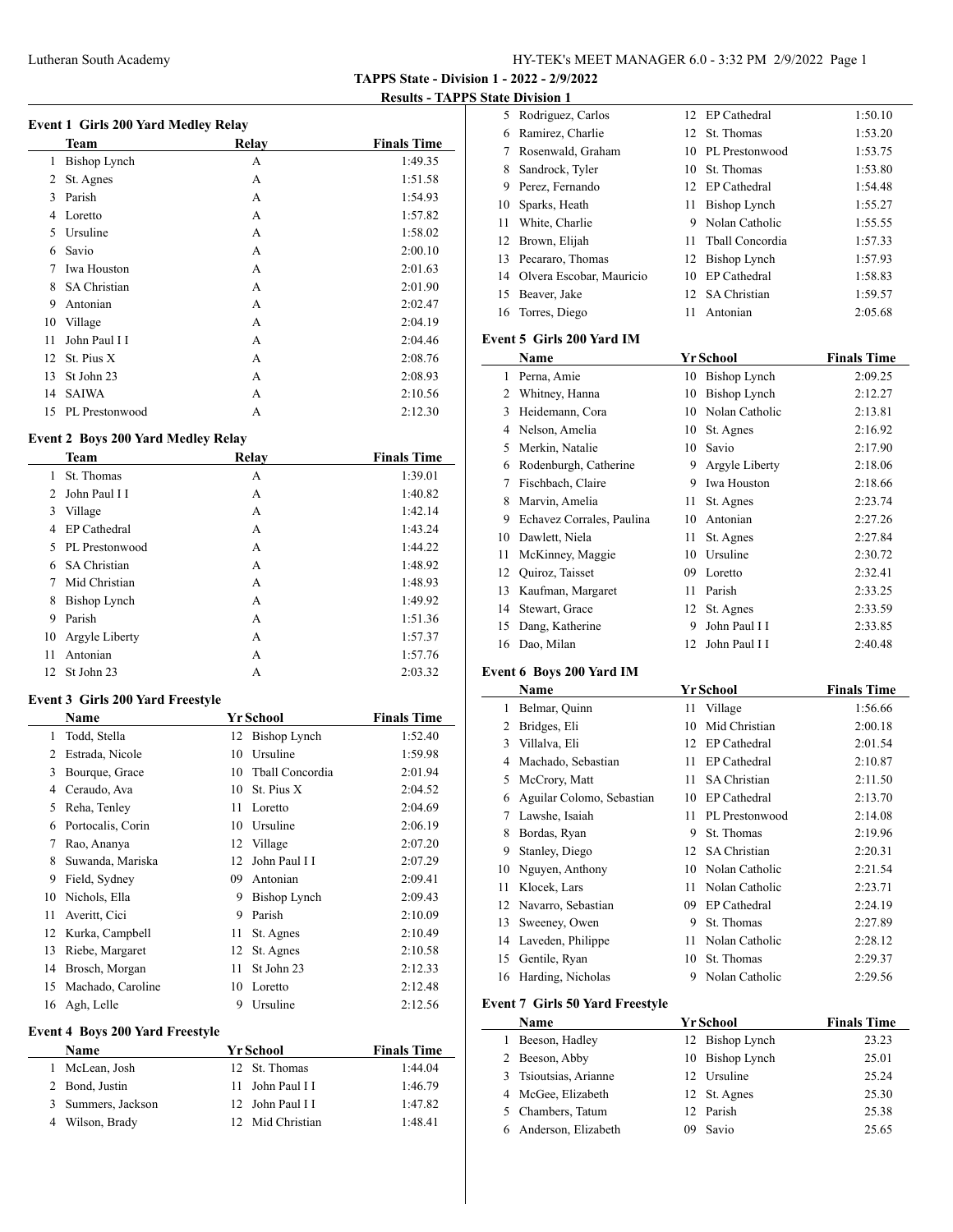# Lutheran South Academy HY-TEK's MEET MANAGER 6.0 - 3:32 PM 2/9/2022 Page 2

**TAPPS State - Division 1 - 2022 - 2/9/2022**

**Results - TAPPS State Division 1**

|     | Name                 | Yr School |                   | <b>Finals Time</b> |
|-----|----------------------|-----------|-------------------|--------------------|
|     | 7 Heflin, Kate       | 9         | Nolan Catholic    | 25.67              |
| 8   | Estrada, Nicole      |           | 10 Ursuline       | 25.69              |
| 9   | Chesnut, Carson      |           | 12 Iwa Houston    | 25.92              |
|     | 10 Nguyen, Jennifer  | 9         | St. Agnes         | 26.04              |
| *11 | Guajardo, Helen      | 09.       | <b>SAIWA</b>      | 26.44              |
| *11 | Burlingame, Ariana   | 9         | Ursuline          | 26.44              |
| 13  | Malin, Grace         |           | 12 SA Christian   | 26.77              |
|     | 14 Donofrio, Madison |           | 10 SA Christian   | 27.14              |
| 15  | Docog, Gabby         |           | 12 St John 23     | 27.51              |
| 16  | Endres, Mary Kate    |           | 10 Nolan Catholic | 27.56              |
|     |                      |           |                   |                    |

### **Event 8 Boys 50 Yard Freestyle**

| Name |                    |    | <b>Yr School</b>    | <b>Finals Time</b> |
|------|--------------------|----|---------------------|--------------------|
| 1    | Itkins, Daniel     | 11 | Village             | 21.45              |
| 2    | Ryfa, Michael      | 10 | John Paul I I       | 21.74              |
| 3    | Brogan, Carrick    | 12 | St. Thomas          | 22.73              |
| 4    | Chin, Thomas       | 12 | Village             | 22.79              |
| 5    | Rodriguez, Roberto | 12 | EP Cathedral        | 22.87              |
| 6    | Sandrock, Dylan    | 12 | St. Thomas          | 23.09              |
| 7    | Guajardo, Luke     | 12 | <b>SA</b> Central   | 23.11              |
| 8    | January, Austin    | 12 | Bishop Lynch        | 23.37              |
| 9    | Acker, John        | 10 | PL Prestonwood      | 23.83              |
| 10   | Gerling, Caden     | 12 | <b>SA Christian</b> | 23.85              |
| 11   | Barkley, Alexander | 12 | Bishop Lynch        | 24.13              |
| 12   | Thoede, Benjamin   | 10 | St. Thomas          | 24.15              |
| 13   | Witt, Benjamin     | 10 | Tball Concordia     | 24.20              |
| 14   | Talabock, Logan    | 12 | Nolan Catholic      | 24.60              |
| 15   | McKenna, Rob       | 12 | <b>SA Christian</b> | 25.17              |
| 16   | Pipkin, Luke       | 12 | PL Prestonwood      | 25.45              |

#### **Event 11 Girls 100 Yard Butterfly**

|    | Name                  |    | <b>Yr School</b> | <b>Finals Time</b> |
|----|-----------------------|----|------------------|--------------------|
| 1  | Todd, Stella          |    | 12 Bishop Lynch  | 55.30              |
| 2  | Belle, Camlyn         | 10 | Parish           | 59.22              |
| 3  | Birkelbach, Stephanie | 11 | St. Pius X       | 1:00.95            |
| 4  | Buentello, Lola       | 10 | Antonian         | 1:02.14            |
| 5  | Burlingame, Ariana    | 9  | Ursuline         | 1:02.25            |
| 6  | Davis, Karina         | 11 | St. Agnes        | 1:03.04            |
| 7  | Anderson, Elizabeth   | 09 | Savio            | 1:03.29            |
| 8  | Riebe, Margaret       |    | 12 St. Agnes     | 1:05.34            |
| 9  | Gunnison, Elizabeth   | 12 | Loretto          | 1:07.10            |
| 10 | Dao, Milan            | 12 | John Paul I I    | 1:07.18            |
| 11 | Dawlett, Niela        | 11 | St. Agnes        | 1:07.63            |
| 12 | Hill, Olivia          | 11 | Iwa Houston      | 1:07.85            |
| 13 | Jasadiredja, Ruth     | 11 | John Paul I I    | 1:09.68            |
| 14 | Nguyen, Amy           | 12 | Savio            | 1:10.09            |
| 15 | Dao, Madison          | 10 | John Paul I I    | 1:10.78            |

# **Event 12 Boys 100 Yard Butterfly**

 $\overline{\phantom{0}}$ 

| <b>Name</b>       | <b>Yr School</b> |                   | <b>Finals Time</b> |
|-------------------|------------------|-------------------|--------------------|
| Belmar, Quinn     | 11 Village       |                   | 51.83              |
| 2 Ryfa, Michael   |                  | 10 John Paul I I  | 52.70              |
| 3 Bridges, Eli    |                  | 10 Mid Christian  | 53.44              |
| 4 Sandrock, Tyler |                  | 10 St. Thomas     | 53.83              |
| 5 Villalva, Eli   |                  | 12 EP Cathedral   | 53.95              |
| 6 Douglass, Brody |                  | 11 PL Prestonwood | 53.96              |
| Rodriguez, Carlos |                  | 12 EP Cathedral   | 54.90              |

|   | 8 Solorzano, Caleb     | 12 SA Central     | 56.34   |
|---|------------------------|-------------------|---------|
| 9 | Chase, Jackson         | 10 SA Christian   | 57.01   |
|   | 10 Ramirez, Charlie    | 12 St. Thomas     | 57.50   |
|   | 11 Machado, Sebastian  | 11 EP Cathedral   | 57.55   |
|   | 12 Ramirez-Aizawa, Ian | 09 EP Cathedral   | 57.57   |
|   | 13 Draude, Jackson     | 10 Nolan Catholic | 58.22   |
|   | 14 Barnett, Zeke       | 10 Parish         | 1:00.26 |
|   | 15 Blaine, Austin      | 12 PL Prestonwood | 1:00.65 |
|   | 16 Garza, Jordan       | 12 SA Central     | 1:01.51 |

### **Event 13 Girls 100 Yard Freestyle**

|    | Name                |    | Yr School           | <b>Finals Time</b> |
|----|---------------------|----|---------------------|--------------------|
| 1  | Beeson, Hadley      | 12 | Bishop Lynch        | 51.28              |
| 2  | Beeson, Abby        | 10 | <b>Bishop Lynch</b> | 54.11              |
| 3  | Wongso, Adeline     | 9  | Ursuline            | 54.35              |
| 4  | McGee, Elizabeth    | 12 | St. Agnes           | 54.51              |
| 5  | Nelson, Amelia      | 10 | St. Agnes           | 55.00              |
| 6  | Tsioutsias, Arianne | 12 | Ursuline            | 56.13              |
| 7  | Chambers, Tatum     | 12 | Parish              | 56.22              |
| 8  | Rippel, Caroline    | 9  | Ursuline            | 56.46              |
| 9  | Chesnut, Carson     | 12 | Iwa Houston         | 57.01              |
| 10 | Heflin, Kate        | 9  | Nolan Catholic      | 57.33              |
| 11 | Malin, Grace        | 12 | <b>SA Christian</b> | 58.14              |
| 12 | Swanner, Emerson    | 10 | Tball Concordia     | 58.48              |
| 13 | Rao, Ananya         | 12 | Village             | 58.50              |
| 14 | Guajardo, Helen     | 09 | <b>SAIWA</b>        | 58.87              |
| 15 | Elgar, Kelsy        | 11 | Kelly               | 58.93              |
| 16 | Vega, Jimena        |    | 12 Loretto          | 1:03.84            |

# **Event 14 Boys 100 Yard Freestyle**

 $\overline{\phantom{a}}$ 

|    | Name                |    | Yr School           | <b>Finals Time</b> |
|----|---------------------|----|---------------------|--------------------|
| 1  | Summers, Jackson    | 12 | John Paul I I       | 48.49              |
| 2  | Humplick, Marcus    | 11 | Parish              | 49.50              |
| 3  | Perez, Fernando     | 12 | EP Cathedral        | 49.83              |
| 4  | Guajardo, Luke      | 12 | <b>SA</b> Central   | 50.87              |
| 5  | January, Austin     | 12 | Bishop Lynch        | 51.53              |
| 6  | Thoede, Benjamin    | 10 | St. Thomas          | 53.24              |
| 7  | Young, Diego        | 10 | EP Cathedral        | 53.30              |
| 8  | Acker, John         | 10 | PL Prestonwood      | 53.66              |
| 9  | Talabock, Logan     | 12 | Nolan Catholic      | 53.67              |
| 10 | Barkley, Alexander  | 12 | Bishop Lynch        | 54.09              |
| 11 | Aidinian, Nareg     | 10 | EP Cathedral        | 54.10              |
| 12 | Alford, Ethan       | 10 | Nolan Catholic      | 54.32              |
| 13 | Gerling, Caden      | 12 | <b>SA Christian</b> | 54.39              |
| 14 | Kaase, Max          | 11 | St. Thomas          | 54.68              |
| 15 | Ramirez-Aizawa, Ian | 09 | EP Cathedral        | 54.92              |
| 16 | Witt, Benjamin      | 10 | Tball Concordia     | 59.95              |

# **Event 15 Girls 500 Yard Freestyle**

|   | Name                    |     | Yr School         | <b>Finals Time</b> |
|---|-------------------------|-----|-------------------|--------------------|
|   | Pfannstiel, Sophia      | 9   | ATC               | 5:15.67            |
|   | 2 Birkelbach, Stephanie | 11  | St. Pius X        | 5:16.28            |
|   | 3 McCarty, Sarah        |     | 11 St. Agnes      | 5:19.59            |
|   | 4 Heidemann, Cora       |     | 10 Nolan Catholic | 5:19.97            |
|   | 5 Bourque, Grace        | 10. | Thall Concordia   | 5:23.23            |
| 6 | Belmar, Jade            | 9   | Village           | 5:24.22            |
|   | Buentello, Lola         | 10  | Antonian          | 5:36.64            |
| 8 | Portocalis, Corin       | 10  | Ursuline          | 5:36.93            |
| 9 | Roe, Lily               | 10  | Bishop Lynch      | 5:39.12            |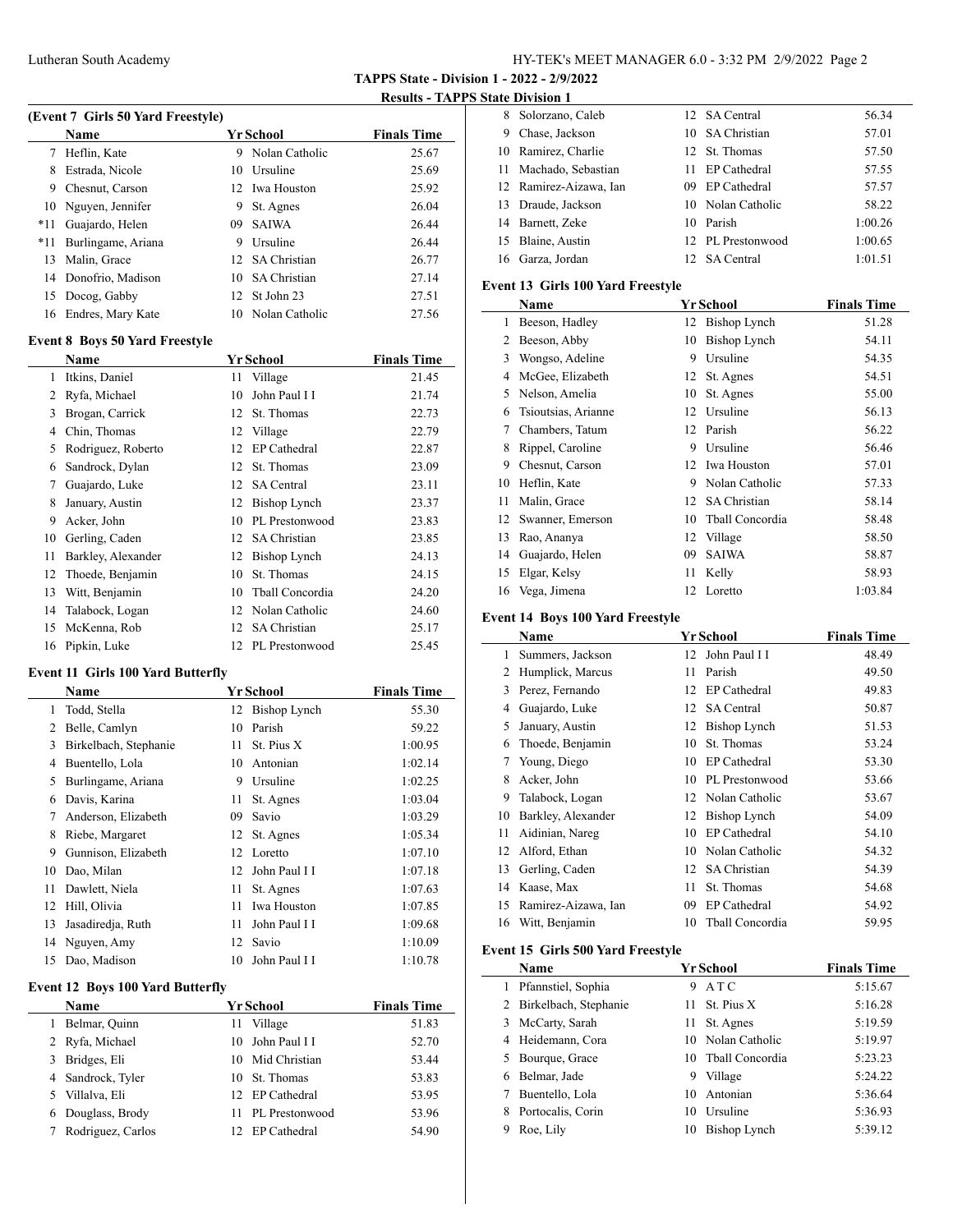# Lutheran South Academy HY-TEK's MEET MANAGER 6.0 - 3:32 PM 2/9/2022 Page 3

**TAPPS State - Division 1 - 2022 - 2/9/2022**

**Results - TAPPS S** 

|    | (Event 15 Girls 500 Yard Freestyle) |     |                     |                    |  |  |
|----|-------------------------------------|-----|---------------------|--------------------|--|--|
|    | <b>Name</b>                         |     | Yr School           | <b>Finals Time</b> |  |  |
| 10 | Regan, Lindsey                      |     | 12 St. Agnes        | 5:46.35            |  |  |
|    | 11 Suwanda, Mariska                 |     | 12 John Paul I I    | 5:49.22            |  |  |
|    | 12 Brosch, Morgan                   | 11. | St John 23          | 5:52.01            |  |  |
|    | 13 Fernandes, Helena                | 9.  | St. Agnes           | 5:52.43            |  |  |
|    | 14 Machado, Caroline                | 10  | Loretto             | 5:55.79            |  |  |
| 15 | Ellis, Caroline                     | 9   | Bishop Lynch        | 5:57.10            |  |  |
|    | 16 Donofrio, Madison                | 10  | <b>SA Christian</b> | 6:00.52            |  |  |

#### **Event 16 Boys 500 Yard Freestyle**

|    | <b>Name</b>      |    | Yr School           | <b>Finals Time</b> |
|----|------------------|----|---------------------|--------------------|
| 1  | McLean, Josh     | 12 | St. Thomas          | 4:41.31            |
| 2  | Wilson, Brady    | 12 | Mid Christian       | 4:54.14            |
| 3  | Bond, Justin     | 11 | John Paul I I       | 4:55.87            |
| 4  | Terrazas, Javier | 12 | EP Cathedral        | 5:10.56            |
| 5  | Sparks, Heath    | 11 | Bishop Lynch        | 5:22.40            |
| 6  | Stickney, Raegan | 11 | Bishop Lynch        | 5:23.75            |
| 7  | Young, Diego     | 10 | EP Cathedral        | 5:31.78            |
| 8  | Beaver, Jake     | 12 | <b>SA Christian</b> | 5:34.04            |
| 9  | McCrory, Matt    | 11 | <b>SA Christian</b> | 5:36.19            |
| 10 | McDonald, Ryan   | 09 | Savio               | 5:36.79            |
| 11 | Rodarte, Galo    | 09 | EP Cathedral        | 5:37.91            |
| 12 | Stanley, Diego   | 12 | <b>SA Christian</b> | 5:44.63            |
| 13 | Raposo, Emmanuel | 11 | EP Cathedral        | 5:48.49            |
| 14 | Freedman, Nick   | 10 | <b>SA</b> Central   | 5:58.47            |
| 15 | Burke, Luke      | 10 | St. Thomas          | 6:00.16            |
| 16 | Haine, Zachary   | 9  | St. Thomas          | 6:01.34            |

#### **Event 17 Girls 200 Yard Freestyle Relay**

|                | Team                | Relav | <b>Finals Time</b> |
|----------------|---------------------|-------|--------------------|
| 1              | <b>Bishop Lynch</b> | А     | 1:37.84            |
| $\mathfrak{D}$ | Ursuline            | А     | 1:41.01            |
| 3              | St. Agnes           | A     | 1:42.20            |
| 4              | Parish              | A     | 1:44.51            |
| 5              | Loretto             | A     | 1:47.40            |
| 6              | Savio               | A     | 1:48.72            |
| 7              | <b>Iwa Houston</b>  | А     | 1:49.00            |
| 8              | Antonian            | A     | 1:49.77            |
| 9              | Nolan Catholic      | A     | 1:49.89            |
| 10             | Village             | A     | 1:50.88            |
| 11             | John Paul I I       | A     | 1:53.40            |
| 12             | St. Pius X          | А     | 1:54.33            |
| 13             | Argyle Liberty      | А     | 1:54.66            |
| 14             | St John 23          | A     | 1:55.59            |
| 15             | <b>SA Christian</b> | А     | 1:58.29            |
| 16             | Tball Concordia     | А     | 1:58.35            |
|                |                     |       |                    |

# **Event 18 Boys 200 Yard Freestyle Relay**

| Team                 | Relav | <b>Finals Time</b> |
|----------------------|-------|--------------------|
| St. Thomas           | А     | 1:28.82            |
| 2 Village            | А     | 1:31.28            |
| 3 EP Cathedral       | А     | 1:33.22            |
| 4 Bishop Lynch       | А     | 1:35.37            |
| 5 SA Christian       | A     | 1:36.34            |
| 6 Nolan Catholic     | A     | 1:37.88            |
| Mid Christian<br>7   | A     | 1:38.25            |
| PL Prestonwood<br>8  | A     | 1:38.32            |
| Thall Concordia<br>9 | А     | 1:40.39            |

|    | <b>State Division 1</b>                   |     |                     |                    |
|----|-------------------------------------------|-----|---------------------|--------------------|
|    | 10 Parish                                 |     | A                   | 1:41.32            |
| 11 | Antonian                                  |     | A                   | 1:41.90            |
|    | 12 Argyle Liberty                         |     | A                   | 1:43.01            |
|    | 13 SA Central                             |     | A                   | 1:44.92            |
|    | 14 ATC                                    |     | A                   | 1:45.50            |
|    | 15 St John 23                             |     | A                   | 1:49.41            |
|    | <b>Event 19 Girls 100 Yard Backstroke</b> |     |                     |                    |
|    | Name                                      |     | <b>Yr School</b>    | <b>Finals Time</b> |
| 1  | Perna, Amie                               | 10  | <b>Bishop Lynch</b> | 55.14              |
|    | 2 Rippel, Caroline                        | 9   | Ursuline            | 1:00.26            |
|    | 3 Merkin, Natalie                         | 10  | Savio               | 1:01.06            |
| 4  | Belmar, Jade                              |     | 9 Village           | 1:02.51            |
| 5  | Roe, Lily                                 | 10  | <b>Bishop Lynch</b> | 1:03.18            |
| 6  | Agh, Lelle                                | 9   | Ursuline            | 1:03.79            |
| 7  | Reha, Tenley                              | 11  | Loretto             | 1:04.07            |
| 8  | Marvin, Amelia                            | 11  | St. Agnes           | 1:04.13            |
| 9  | Davis, Karina                             | 11  | St. Agnes           | 1:04.67            |
|    | *10 Elgar, Kelsy                          | 11  | Kelly               | 1:05.09            |
|    | *10 Nichols, Ella                         | 9   | <b>Bishop Lynch</b> | 1:05.09            |
|    | 12 Echavez Corrales, Paulina              | 10  | Antonian            | 1:06.50            |
|    | 13 Watkins, Taryn                         | 10  | Parish              | 1:06.75            |
|    | 14 Swanner, Emerson                       | 10  | Thall Concordia     | 1:07.46            |
|    | 15 Chung Ma, Jennifer                     |     | 10 Loretto          | 1:07.91            |
|    | 16 Cowan, Ella                            | 9   | St. Agnes           | 1:08.84            |
|    | <b>Event 20 Boys 100 Yard Backstroke</b>  |     |                     |                    |
|    | Name                                      |     | <b>Yr School</b>    | <b>Finals Time</b> |
| 1  | Douglass, Brody                           | 11  | PL Prestonwood      | 53.11              |
|    | 2 Itkins, Daniel                          | 11  | Village             | 54.95              |
| 3  | Terrazas, Javier                          | 12  | EP Cathedral        | 56.77              |
| 4  | Rosenwald, Graham                         | 10  | PL Prestonwood      | 58.39              |
| 5  | Sandrock, Dylan                           | 12  | St. Thomas          | 59.17              |
| 6  | Rodriguez, Roberto                        | 12  | <b>EP</b> Cathedral | 59.34              |
| 7  | Brogan, Carrick                           | 12  | St. Thomas          | 1:00.21            |
| 8  | Kaase, Max                                | 11  | St. Thomas          | 1:00.92            |
| 9  | Ellis, Ford                               | 11. | <b>Bishop Lynch</b> | 1:01.56            |
|    | 10 Chase, Jackson                         | 10  | SA Christian        | 1:01.60            |
| 11 | Garcia, Jayden                            | 9   | John Paul I I       | 1:01.87            |
| 12 | Blaine, Austin                            | 12  | PL Prestonwood      | 1:02.16            |
| 13 | Aguilar Colomo, Sebastian                 | 10  | <b>EP</b> Cathedral | 1:02.34            |

#### **Event 21 Girls 100 Yard Breaststroke**

 $\overline{a}$ 

|    | Name                  |    | Yr School      | <b>Finals Time</b> |  |  |
|----|-----------------------|----|----------------|--------------------|--|--|
| 1  | Whitney, Hanna        | 10 | Bishop Lynch   | 1:06.69            |  |  |
| 2  | McCarty, Sarah        | 11 | St. Agnes      | 1:07.62            |  |  |
| 3  | Wongso, Adeline       | 9  | Ursuline       | 1:08.77            |  |  |
| 4  | Fischbach, Claire     | 9  | Iwa Houston    | 1:10.04            |  |  |
| 5. | Rodenburgh, Catherine | 9  | Argyle Liberty | 1:12.30            |  |  |
| 6  | McKinney, Maggie      | 10 | Ursuline       | 1:13.73            |  |  |
|    | Kaufman, Margaret     | 11 | Parish         | 1:13.86            |  |  |
| 8  | Ceraudo, Ava          | 10 | St. Pius X     | 1:14.23            |  |  |
| 9  | McNeeley, Chloe       | 9  | John Paul I I  | 1:14.71            |  |  |
| 10 | Shaaf, Niki           | 12 | Ursuline       | 1:15.19            |  |  |
| 11 | Fernandes, Helena     | 9  | St. Agnes      | 1:15.36            |  |  |
| 12 | Field, Sydney         | 09 | Antonian       | 1:15.62            |  |  |

14 Raposo, Emmanuel 11 EP Cathedral 1:02.92 Duane-Tessier, Xavier 11 Nolan Catholic 1:04.74 Torres, Diego 11 Antonian 1:06.62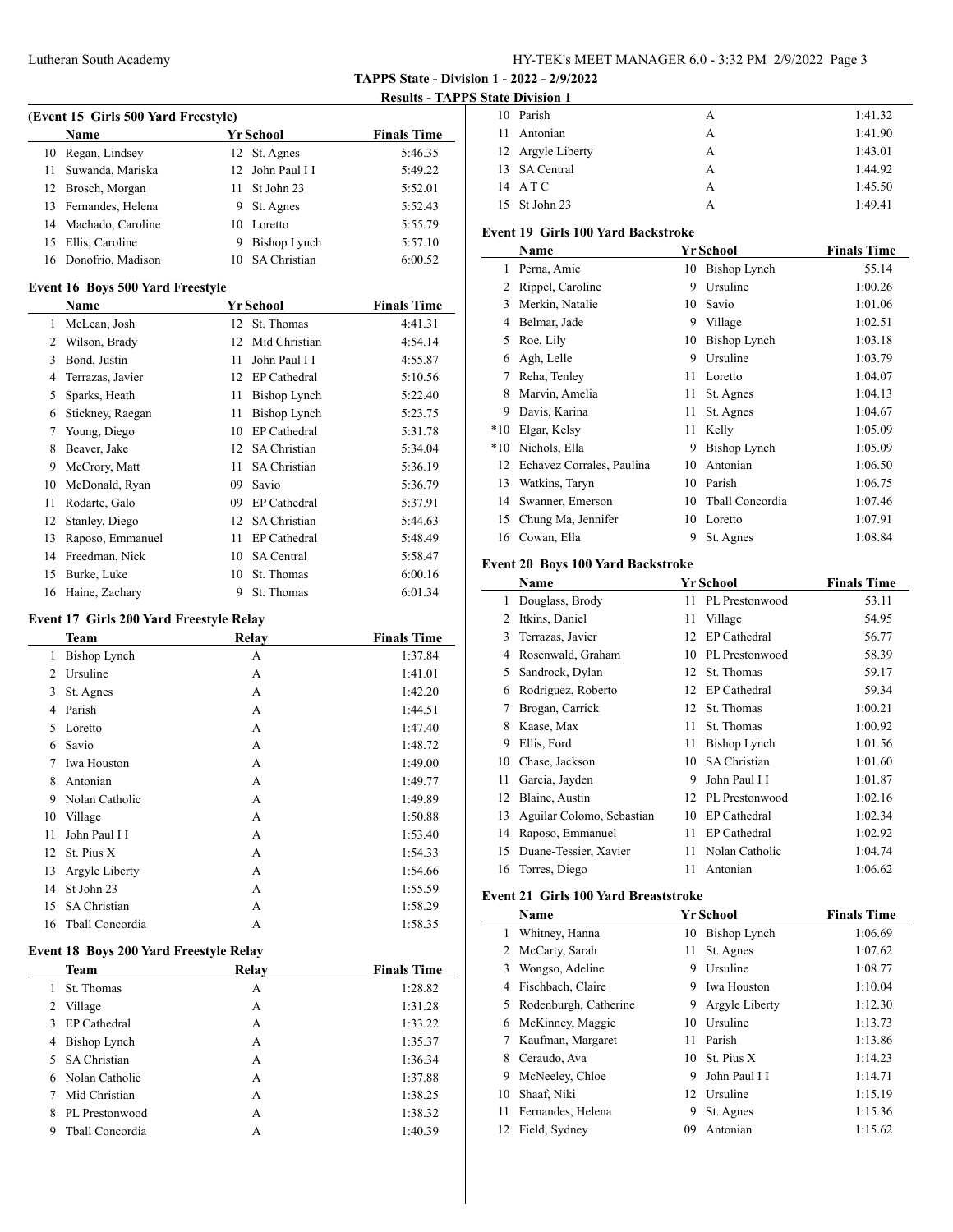# **TAPPS State - Division 1 - 2022 - 2/9/2022**

### **Results - TAPPS State Division 1**

| (Event 21 Girls 100 Yard Breaststroke) |                    |  |                  |                    |
|----------------------------------------|--------------------|--|------------------|--------------------|
|                                        | <b>Name</b>        |  | <b>Yr School</b> | <b>Finals Time</b> |
|                                        | 13 Vega, Jimena    |  | 12 Loretto       | 1:15.78            |
|                                        | 14 Dang, Katherine |  | 9 John Paul I I  | 1:16.13            |
|                                        | 15 Gorham, Lilli   |  | 9 St John 23     | 1:18.07            |
|                                        | 16 Nguyen, Amy     |  | 12 Savio         | 1:18.87            |

### **Event 22 Boys 100 Yard Breaststroke**

|    | <b>Name</b>              |    | Yr School         | <b>Finals Time</b> |
|----|--------------------------|----|-------------------|--------------------|
| 1  | Solorzano, Caleb         | 12 | <b>SA</b> Central | 1:02.07            |
| 2  | Lawshe, Isaiah           | 11 | PL Prestonwood    | 1:03.78            |
| 3  | Chin, Thomas             | 12 | Village           | 1:04.84            |
| 4  | Brown, Elijah            | 11 | Thall Concordia   | 1:05.24            |
| 5  | Buitrago, Oscar          | 9  | Mid Christian     | 1:08.00            |
| 6  | Olvera Escobar, Mauricio | 10 | EP Cathedral      | 1:08.85            |
| 7  | Flinn, Teagan            | 12 | <b>SA</b> Central | 1:09.31            |
| 8  | Nguyen, Anthony          | 10 | Nolan Catholic    | 1:10.41            |
| 9  | Navarro, Sebastian       | 09 | EP Cathedral      | 1:10.47            |
| 10 | Gentile, Ryan            | 10 | St. Thomas        | 1:11.48            |
| 11 | Genthner, Cal            | 10 | Argyle Liberty    | 1:11.58            |
| 12 | Sweeney, Owen            | 9  | St. Thomas        | 1:12.12            |
| 13 | Alford, Ethan            | 10 | Nolan Catholic    | 1:14.37            |
| 14 | Johnson, Michael         | 10 | St John 23        | 1:15.60            |
| 15 | Connor, James            | 12 | St John 23        | 1:16.37            |
| 16 | Hinson, Bruce            | 10 | ATC               | 1:18.12            |

### **Event 23 Girls 400 Yard Freestyle Relay**

|    | <b>Team</b>         | <b>Relay</b> | <b>Finals Time</b> |
|----|---------------------|--------------|--------------------|
| 1  | <b>Bishop Lynch</b> | А            | 3:33.41            |
| 2  | Ursuline            | А            | 3:43.83            |
| 3  | Parish              | А            | 3:49.84            |
| 4  | St. Agnes           | А            | 3:54.68            |
| 5. | Nolan Catholic      | А            | 3:56.61            |
| 6  | Loretto             | А            | 3:59.33            |
| 7  | <b>SA Christian</b> | А            | 4:02.80            |
| 8  | John Paul I I       | A            | 4:10.18            |
| 9  | St John 23          | А            | 4:12.76            |
| 10 | PL Prestonwood      | А            | 4:14.63            |
| 11 | A T C               | А            | 4:18.91            |
| 12 | Antonian            | A            | 4:26.94            |
| 13 | Thall Concordia     | А            | 4:26.96            |
| 14 | Iwa Houston         | А            | 4:27.44            |

### **Event 24 Boys 400 Yard Freestyle Relay**

|             | <b>Team</b>         | Relay | <b>Finals Time</b> |
|-------------|---------------------|-------|--------------------|
| 1.          | EP Cathedral        | А     | 3:19.17            |
| $2^{\circ}$ | John Paul I I       | A     | 3:20.43            |
| 3           | Bishop Lynch        | А     | 3:32.52            |
| 4           | PL Prestonwood      | A     | 3:33.25            |
| 5.          | St. Thomas          | A     | 3:37.25            |
| 6           | Nolan Catholic      | А     | 3:38.28            |
| 7           | <b>SA</b> Central   | A     | 3:38.47            |
| 8           | Parish              | A     | 3:42.96            |
| 9           | <b>SA Christian</b> | А     | 3:47.05            |
| 10          | Thall Concordia     | A     | 3:49.54            |
| 11          | Argyle Liberty      | A     | 3:57.25            |
| $12-12$     | ATC                 | А     | 4:01.55            |